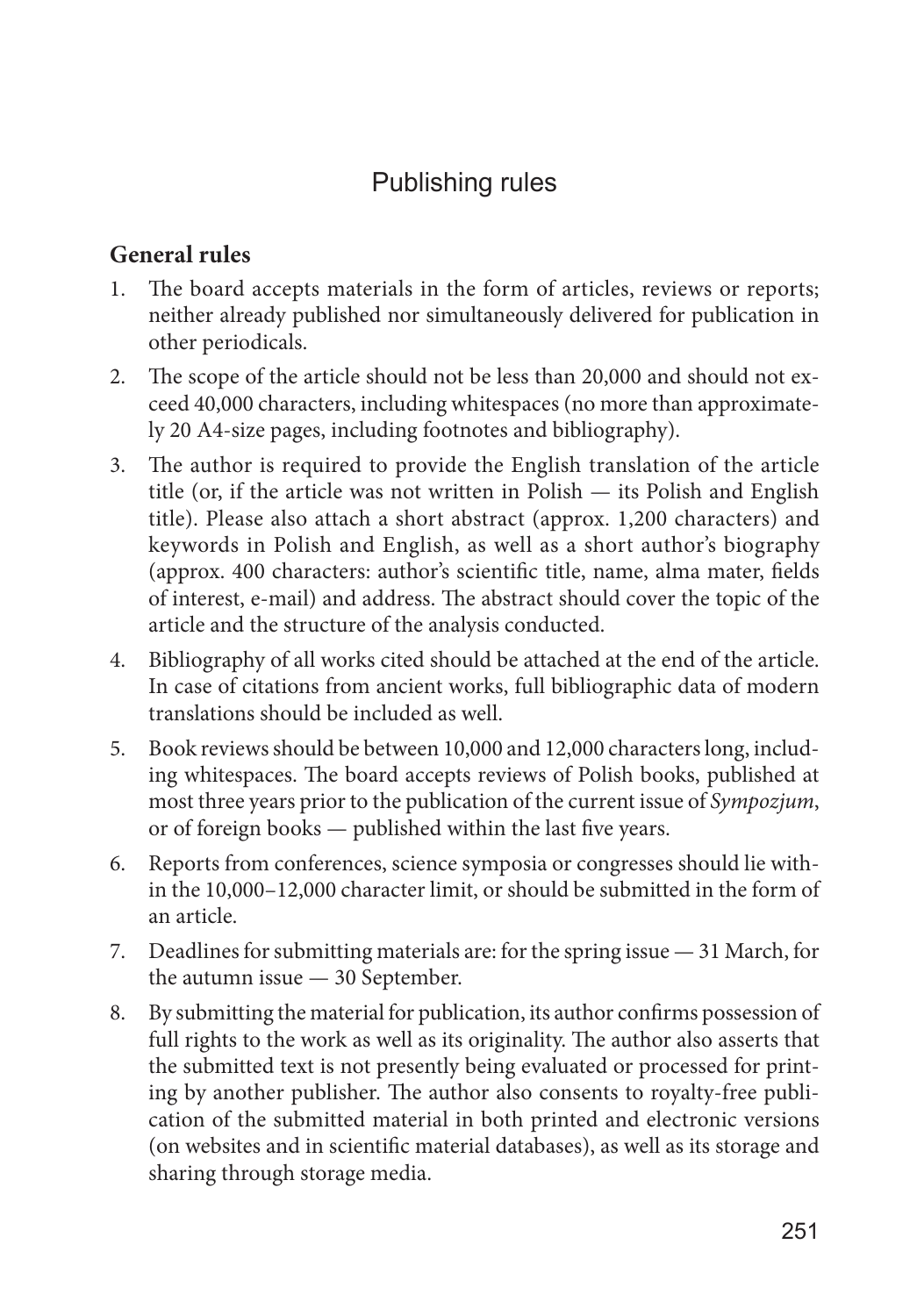- 9. Submitted articles undergo revision by specialists in the given field and are accepted for publication upon approval.
- 10. On approving the text for publication, the board reserves the right to amend the contents within the scope of the editorial work. Uncommissioned material will not be returned.
- 11. The authors of published articles, reviews and reports receive a printed copy of the periodical.

# **Preparing the text for publication**

- 1. Format: MS-Word 97–2007
- 2. Main body text: Times New Roman, 12 pt, 1.5 line spacing, left-aligned, no hyphenation, no tabbing, no boldface, italics acceptable.
- 3. Footnotes: Times New Roman, 10 pt, single line spacing, left-aligned; references: author (initial and last name) in small caps, work title in italics, place and year of publication upright.
- 4. Authors are requested to ensure that their texts conform to the above mentioned criteria. Texts not conforming to editorial requirements may be rejected.

Materials for publication in *Sympozjum* and other correspondence should be delivered at

*Sympozjum* Stadniki 81 32-422 POLAND or via e-mail: sympozjum@scj.pl

# **Privacy policy**

Names, addresses and other personal information of authors are used solely for the purpose of publication of their works. Consequently, their data is neither used for other purposes nor shared with third parties.

# **Bibliographical entry examples**

# *Documents of the Church*

Vatican Council II, Constitution on Divine Revelation *Dei verbum*, Rome 1965.

Benedict XVI, Encyclical *Deus caritas est*, Rome 2006.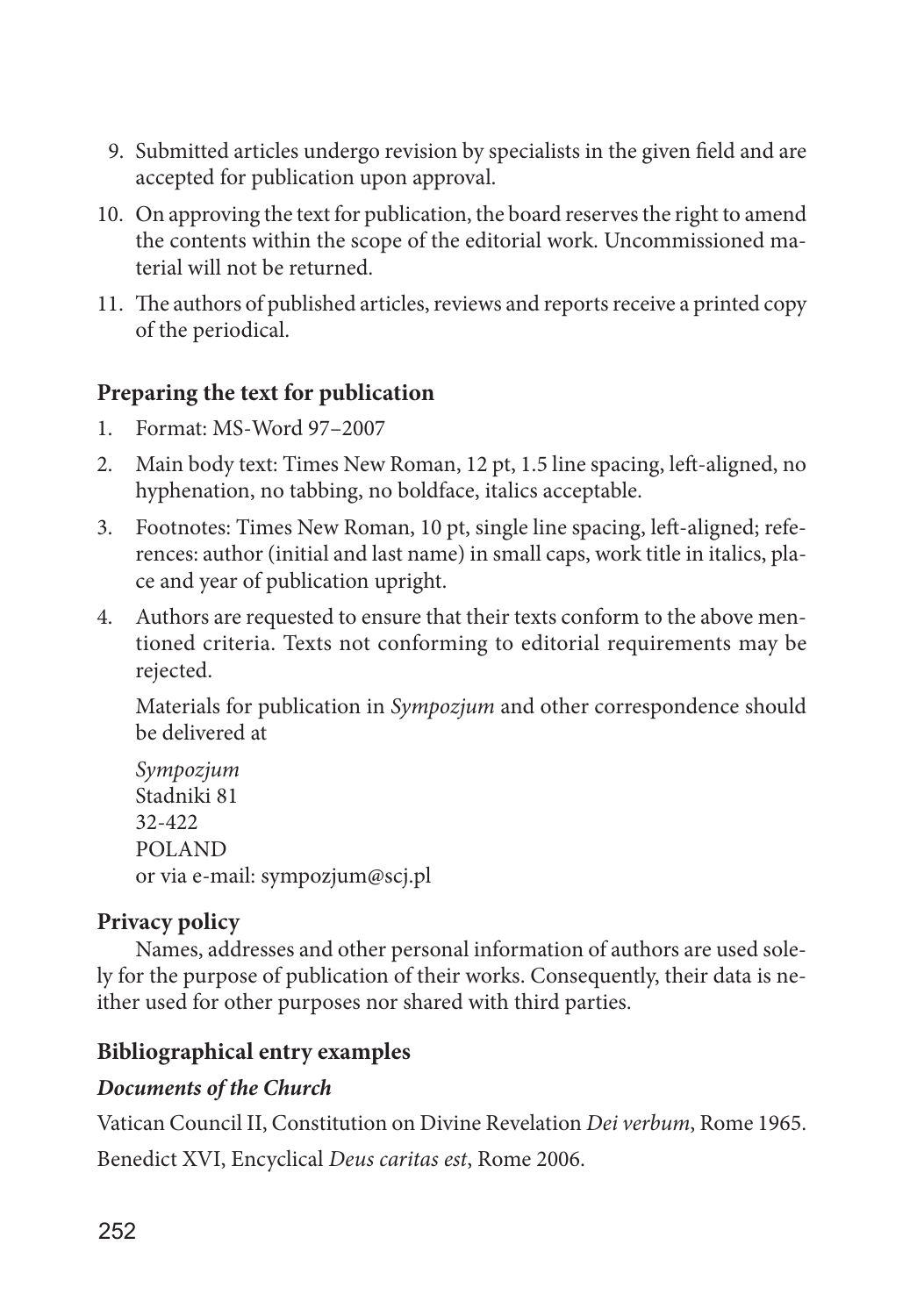Congregation for the Doctrine of the Faith, Declaration *Dominus Iesus*, Rome 2000.

### *Books*

Balter L., *Eschatologia końca XX w.*, Siedlce 2001.

#### *Articles from collective works and periodicals*

- Kijas Z. J., *Traktat o Duchu Świętym i łasce*, in: E. Adamiak, A. Czaja, J. Majewski (ed.), *Dogmatyka*, vol. 4, Warszawa 2007, p. 321-362.
- Wroceński J., *Kapituła generalna podmiotem najwyższej władzy w instytucie zakonnym*, *Sympozjum* 2(31) (2016), p. 211-237.

#### *Encyclopaedic or dictionary entries*

Kudasiewicz J., *Paruzja*, in: A. Zuberbier (ed.), *Słownik Teologiczny*, Katowice 1998, p. 386-388.

#### *Citations from websites*

Ołdakowski K., *Ulepszona ludzkość*, http://www.przegladpowszechny. pl/2011/01/01/ulepszona-ludzkosc/ (lecture from 15.01.2011).

#### **Footnotes**

#### *Documents*

- Vatican Council II, Constitution on Divine Revelation *Dei verbum*, Rome 1965, 5.
- Benedict XVI, Encyclical *Deus caritas est*, Rome 2006, 3-4.
- Congregation for the Doctrine of the Faith, Declaration *Dominus Iesus*, Rome 2000, 8.

#### *Books*

L. Balter, *Eschatologia końca XX w.*, Siedlce 2001, p. 2-3.

#### *Articles from collective works and periodicals*

Z. J. Kijas, *Traktat o Duchu Świętym i łasce*, in: E. Adamiak, A. Czaja, J. Majewski (ed.), *Dogmatyka*, vol. 4, Warszawa 2007, p. 330.